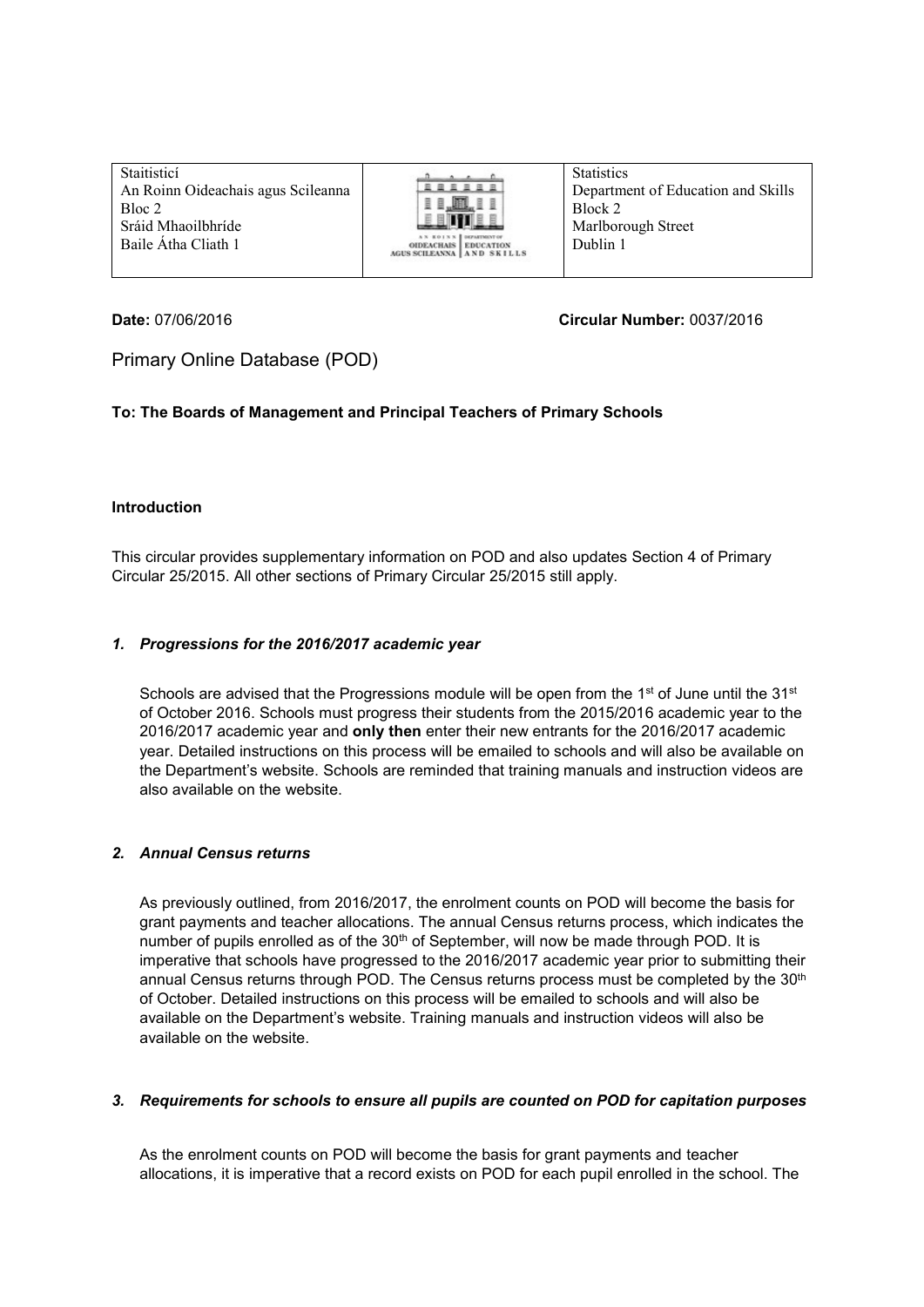following arrangements will apply in relation to the population of POD for the academic year 2016/2017 onwards:

- 1) In relation to all new enrolments to primary schools from 2016/2017 onwards, schools must ensure that parents/guardians are fully informed of the requirement on schools to transfer data onwards to POD and parents/guardians should be made fully aware that they are giving their child's details for this purpose, in addition to providing it for the purpose of local school administration. Schools should be cognisant of this when enrolling new pupils to their school in the future.
- 2) The Department is satisfied that there is a clear legal basis for the onward transfer of data from schools to POD. The Department understands that, despite this, a very small minority of parents/guardians may express concerns about data that they are providing to the school being transferred onwards to POD. The Fair Processing Notice contains information on the purpose, legal basis for data collection and retention policy of the data, and schools are requested to alert parents/guardians to the fact that this information is now available on the Department's website.

The Department is satisfied that the information in the Fair Processing Notice will provide clarity and reassurance to any parents who may have concerns. However, in the very small minority of cases where, despite all efforts by schools and the clarifications provided by the Department, the parent/guardian of a pupil still very strongly objects to the onward provision of data to POD, the Department recognises that a practical arrangement must be made in order to ensure that schools are not adversely affected and that a record can be made for all pupils on POD. Therefore, for these cases the following arrangements will apply:

- a. Parents/guardians who continue to object to the onward provision of data to POD need to put their objections in writing to the school in order for their wishes to be carried out. Note that verbal objections will **not** be sufficient in this regard, as schools will be required by the Department to maintain written records of objections, and parents who do not put their objections in writing should be informed by the school that their record will be nonetheless transferred to POD within a four-week timeframe. Parents/guardians who object should be given every opportunity to provide their objections in writing to the school.
- b. Schools that are in receipt of a letter from a parent/guardian outlining their objections to the onward provision of data to POD can create a partial record for that pupil on POD, using the guidelines available on request from the POD Helpdesk. This will ensure that a record is created for the pupil which will be counted for grant payments and teacher allocation purposes. In these cases, schools will be required to have a corresponding letter from that pupil's parent/guardian objecting to the transfer of certain data available on file in the school. These records must be available for future inspection on request by the Department's Inspectorate.

# **5. Transferring of sixth class pupils' details to post-primary schools**

This is being examined for the future and is not currently available.

## **6. Eircodes**

In line with Government policy, the Department of Education and Skills is promoting the use of Eircodes. From September 2016, POD will include a field for Eircode as part of the address information. The Department asks that, in the cases where schools have a pupil's Eircode, they enter this as part of the address information.